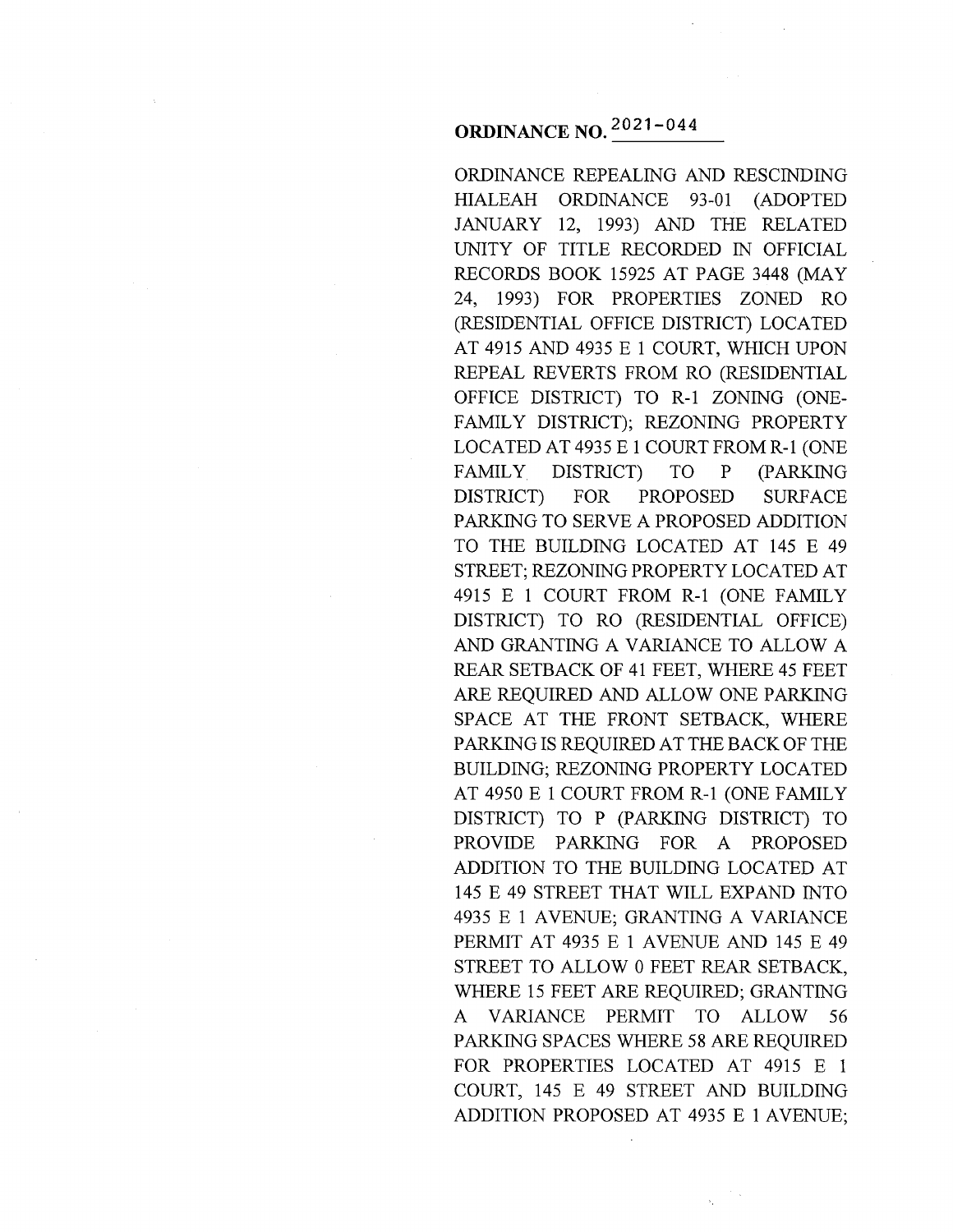Page 2

GRANTING A VARIANCE PERMIT TO ALLOW A TOTAL 15% PERVIOUS AREA ON THE PROPOSED SHARED DEVELOPMENT OF THE PROPERTIES LOCATED AT 125 E 49 STREET, 145 E 49 STREET, 4935 E 1 AVENUE AND 4950 E 1 COURT, WHERE 20% IS THE MINIMUM REQUIRED; AND GRANTING A VARIANCE TO ALLOW A COMBINED 6 FEET CBS WALL WITH A 2 FEET DECORATIVE ALUMINUM FENCE ON TOP, FOR A TOTAL HEIGHT OF 8 FEET, WHERE 6 FEET IS THE MAXIMUM ALLOWED. ALL CONTRA TO HIALEAH CODE OF ORDINANCES §§ 98-930, 98-781 AND 98- 781(5), 98-782, 98-2189(7), 98-2118 AND 98-2121 AND THE HIALEAH FLORIDA LANDSCAPE MANUAL, UPDATE JULY 9, 2015, PARAGRAPH (E) TABLE A. **PROPERTIES LOCATED AT 4915 EAST 1 COURT, ZONED RO (RESIDENTIAL OFFICE); 4935 EAST 1 COURT, ZONED RO (RESIDENTIAL OFFICE); 125 EAST 49 STREET, ZONED B-1 ((HIGHLY RESTRICTED RETAIL DISTRICT); 145 EAST 49 STREET, ZONED B-1 (HIGHLY RESTRICTED RETAIL DISTRICT); 4950EAST1 COURT, ZONED R-1 (ONE-FAMILY DISTRICT); AND 4935EAST1 A VENUE, HIALEAH, ZONED B-1 (HIGHLY RESTRICTED RETAIL DISTRICT).**  REPEALING ALL ORDINANCES OR PARTS OF ORDINANCES IN CONFLICT HEREWITH; PROVIDING PENALTIES FOR VIOLATION HEREOF; PROVIDING FOR A SEVERABILITY CLAUSE; AND PROVIDING FOR AN EFFECTIVE DATE.

**WHEREAS,** the Planning and Zoning Board at its meeting of March 24, 2021 recommended approval of this ordinance; and

**WHEREAS,** 125 East 49 Street is not seeking a variance or rezoning but is the parking lot for 145 East 49 Street and shall join all other properties in the below covenant.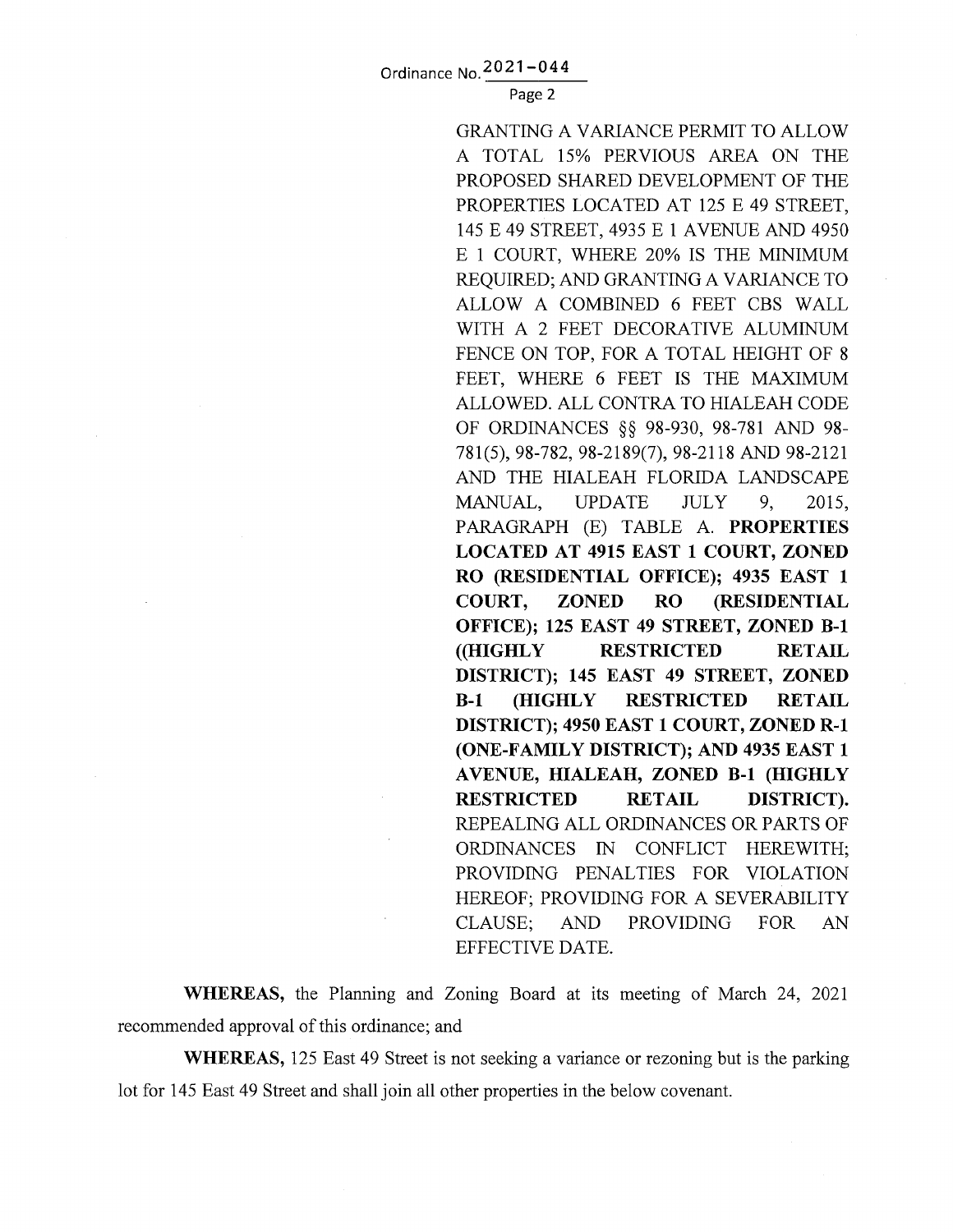Page 3

**WHEREAS,** the developer has proffered a declaration of use and restrictions to unify the properties and ensure access and parking, pursuant to Hialeah Code of Ordinances § 98-1618, which the city accepts.

NOW, THEREFORE, BE IT ORDAINED BY THE MAYOR AND THE CITY COUNCIL OF THE CITY OF HIALEAH, FLORIDA, THAT:

**Section 1:** The Unity of Title recorded in Official Records Book 15925 at Page 3448 (May 24, 1993) for properties zoned RO (Residential Office District) located at 4915 and 4935 East 1 Court is hereby repealed, which upon repeal revert to R-1 Zoning (One Family District).

**Section** 2: The property located at 4915 East 1 Court, Hialeah, Florida, is hereby rezoned from R-1 (One-Family District) to RO (Residential Office District) and is legally described as:

> Lot 7, Block 1, of BRADLEY MANOR THIRD ADDITION, according to the Plat thereof, recorded in Official Records Book 56, Page 97 of the Public Records of Miami-Dade County, Florida.

> Less the following: The South 5 feet and less that part of said Lot 7 included in the external area formed by a 25 foot radius arc concave to the northwest, tangent to the east line of the aforesaid Lot 7 and tangent to a line that is 40 feet north of and parallel to the south line of the southeast *Y4* of Section 31, Township 52 South, Range 41 East, Miami-Dade County, Florida.

AND

Lot 8, Block 1, of BRADLEY MANOR THIRD ADDITION, according to the Plat thereof, as recorded in Plat Book 56, Page 97, of the Public Records of Miami-Dade County, Florida.

Less the following: The South 5 feet and less that part of said Lot 8 included in the external area formed by a 25 foot radius arc concave to the northeast, tangent to the west line of the aforesaid Lot 8 and tangent to a line that is 40 feet north of and parallel to the south line of the southeast *Y4* of Section 31, Township 52 South, Range 41 East, Miami-Dade County, Florida.

Also known as: 4915 East 1 Court, Hialeah, FL 33013 Folio No: 04-2131-015-0080

**Section** 3: The property located at 4915 East 1 Court, Hialeah, Florida, is hereby granted a variance to allow rear setback of 41 feet, where 45 feet are required, contra to § 98-781 Hialeah Code of Ordinances, which as relevant provides: "In the RO (Residential Office District), all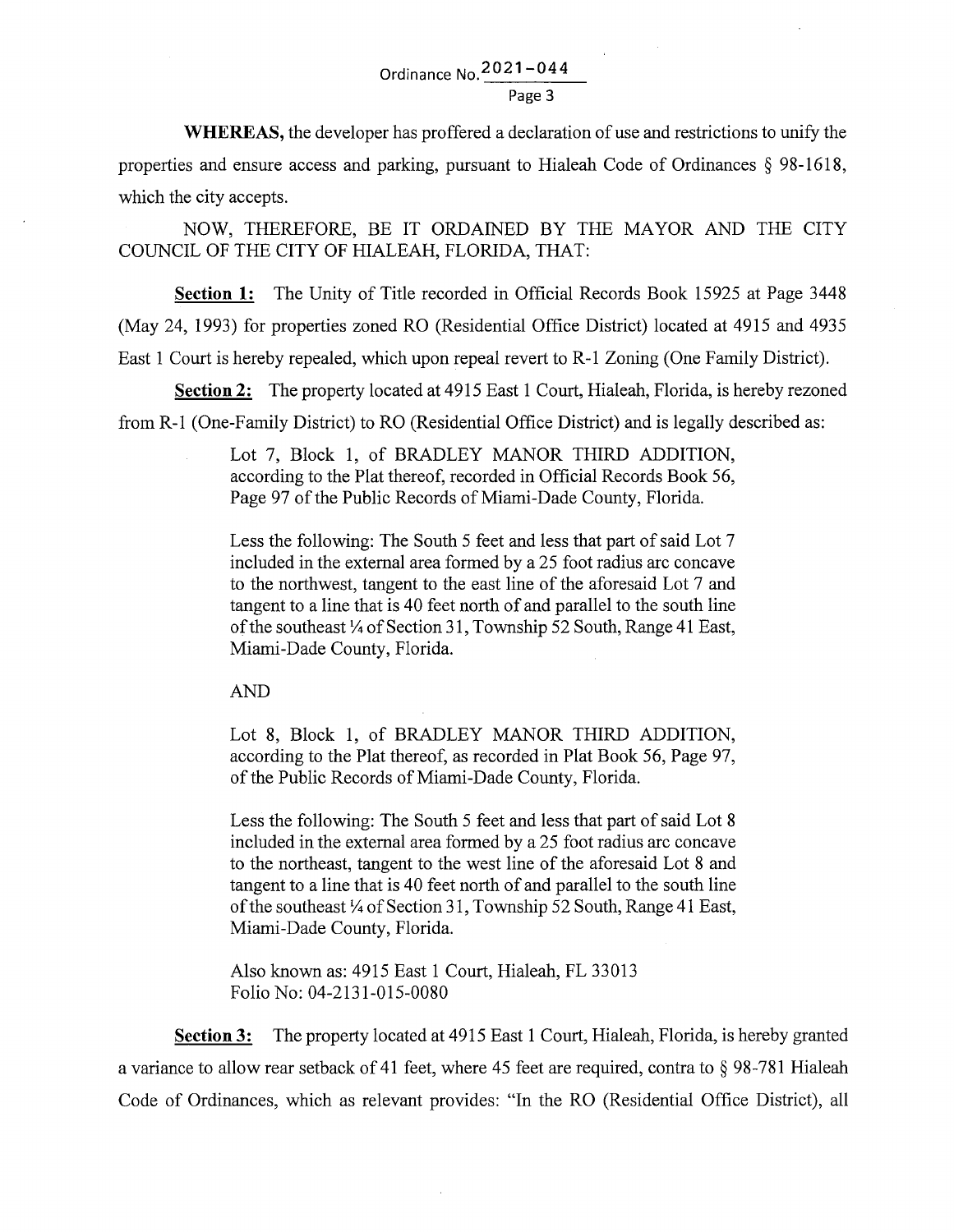structures or buildings shall have the following setbacks: (2) Rear setback. There shall be a minimum rear setback of 45 feet from the property line."; and allow one parking space at the front setback, where parking is required at the back of the building, contra to § 98-782 Hialeah Code of Ordinances, which provides: "In the RO (Residential Office District), the minimum parking requirements shall be the same as commercial districts. All parking shall be located in the rear of the property. Parking located in the front of the property shall only be provided by the grant of a variance permit."

**Section 4:** The properties located at 4935 East 1 Court and 4950 East 1 Court, Hialeah, Florida, are hereby rezoned from R-1 (One Family District) to P (Parking District), and are legally described as:

> Lot 9, Block 1 of BRADLEY MANOR THIRD ADDITION, according to the Plat thereof, as recorded in Plat Book 56, Page 97, of the Public Records of Miami-Dade County, Florida.

Also known as: 4935 East 1 Court, Hialeah, FL 33013 Folio No: 04-2131-015-0090

AND

Lot 5, Block 2 of BRADLEY MANOR THIRD ADDITION, according to the Plat thereof, as recorded in Plat Book 56, Page 97, of the Public Records of Miami-Dade County, Florida.

Also known as: 4950 East 1 Court Folio No: 04-2131-015-0190

**Section** 5: The properties located at 4935 East 1 Avenue and 145 East 49 Street, zoned B-1, Hialeah, Florida, are hereby granted a variance permit to allow 0 feet rear setback, where 15 feet are required, contra to Hialeah Code of Ordinances § 98-930 that provides: "In the B-1 (highly restricted retail district), the rear yard shall not be less than 15 feet.", The properties are legally described as:

> Lot 9, Block 2, of BRADLEY MANOR THIRD ADDITION, according to the Plat thereof, as recorded in Plat Book 56, Page 97, of the Public Records of Miami-Dade County, Florida.

Also known as: 4935 E 1<sup>st</sup> Avenue, Hialeah, FL 33013 Folio No: 04-2131-015-0230

AND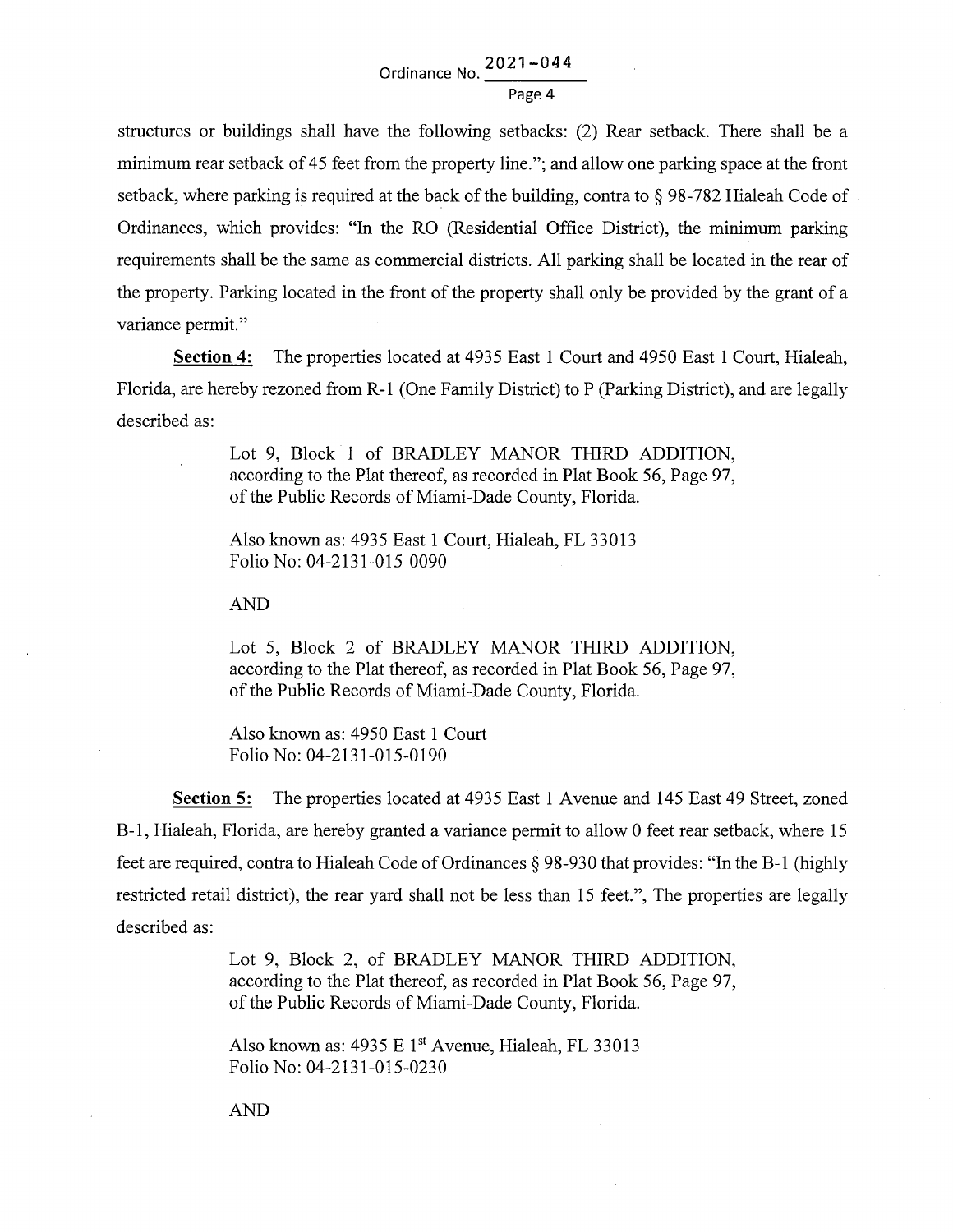#### Page 5

Lot 8, less right-of-way, Block 2, of BRADLEY MANOR THIRD ADDITION, according to the Plat thereof, as recorded in Plat Book 56, Page 97 of the Public Records of Miami-Dade County, Florida. Less: that portion taken under eminent domain proceeding as per Case No. 59L-3011-F of the Circuit Court in and for Miami-Dade County, Florida, recorded at Official Records Book 425, Page 589, Miami-Dade County, Florida; and further less and except: The South 5 feet of Lot 8, Block 2, of BRADLEY MANOR THIRD ADDITION, according to the Plat thereof, recorded in Plat Book 56, Page 97 of the Public Records of Miami-Dade County, Florida, and that part of said Lot 8 included in the external area formed by a 25 foot radius arc concave to the northeast, tangent to the west line of the aforesaid Lot 8 and tangent to a line that is 40 feet north of and parallel to the south line of the SE  $\frac{1}{4}$  of Section 31, Township 52 South, Range 41 East, Miami-Dade County, Florida.

AND

Y)

Lots 6 and 7, less right-of-way, Block 2 of BRADLEY MANOR THIRD ADDITION, according to the Plat thereof as recorded in Plat Book 56, Page 97, of the Public Records of Miami-Dade County, Florida.

Also known as: 145 East 49 Street, Hialeah, FL 33013 Folio No: 04-2131-015-0200

**Section 6:** The properties located at 4915 East 1 Court, 145 East 49 Street, and Building addition proposed at 4935 E 1 Avenue Hialeah, Florida, are hereby granted a variance permit to allow 56 parking spaces where 58 are required, contra to Hialeah Code of Ordinances§ 98-2189 (7) that provides: "Commercial uses, not found elsewhere in this section. One parking space for each 200 square feet of gross floor area of the floor with the greatest floor area within the building, and one parking space for each 500 square feet of the remaining floor area. Parking spaces under the building shall not be considered in the calculation of floor areas".

**Section** 7: the properties located at 125 East 49 Street, 145 East 49 Street, 4935 E 1 A venue, and 4950 East 1 Court Hialeah Florida, are hereby granted a variance permit to allow a total 15% pervious area on the proposed shared development of the properties, where 20% is the minimum required, contra to Hialeah Code of Ordinances § 98-781 (5) and the Hialeah Florida Landscape Manual, update July 9, 2015, paragraph (E) Table A, which respectively as relevant provide: "In the RO (Residential Office District), all structures or buildings shall have the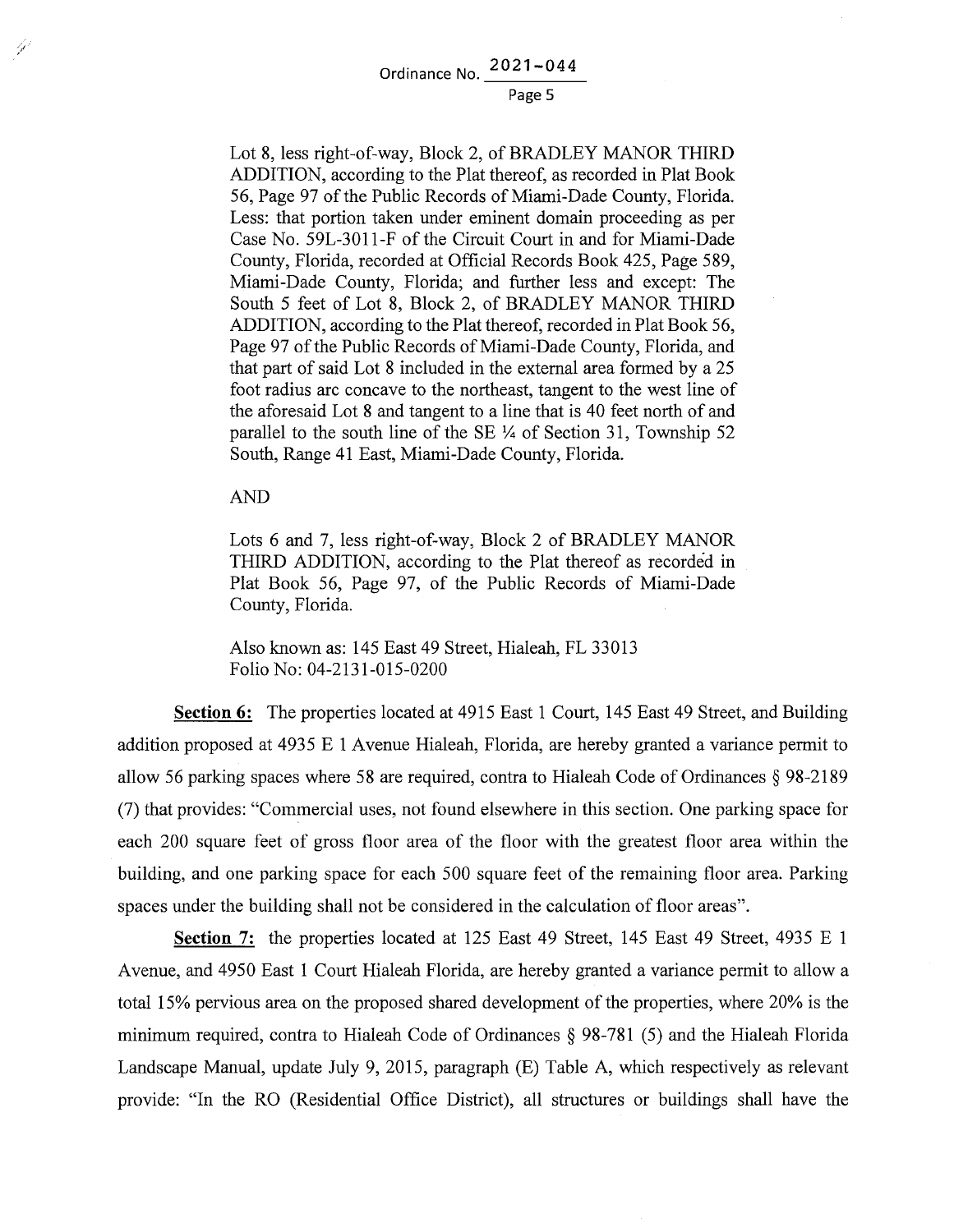following setbacks: Pervious area. The property shall have a minimum of 20 percent of the lot area as pervious or green area."; and "Tree and lawn requirements by zoning classification. Table A Land Use or Zoning District... Minimum Pervious Area ... R-O (Residential Office ... Minimum Pervious Area ...20%."

**Section 8:** The properties located at 4950 East 1 Court and 4935 E 1 Court are hereby granted a variance permit to allow a combined 6 feet CBS wall with a 2 feet decorative aluminum fence on top, for a total height of 8 feet, where 6 feet is the maximum allowed, contra to Hialeah Code of Ordinances § 98-2118, which as relevant provides: "No fence or wall on any property having a commercial or residential-office land use classification or commercial or residentialoffice zoning designation shall be erected along a lot line of an adjoining lot of a residential land use classification or zoning designation at a height greater than six feet" and  $\S 2121(b)(2)(3)$ , which as relevant provides: "No fence, wall or hedge within a residentially zoned district shall exceed the following heights: along a side lot line, six feet and along the rear lot line, six feet".

## **Section 9: Repeal of Ordinances in Conflict.**

All ordinances or parts of ordinances in conflict herewith are hereby repealed to the extent of such conflict.

#### **Section 10: Penalties.**

Every person violating any provision of the Code or any ordinance, rule or regulation adopted or issued in pursuance thereof shall be assessed a civil penalty not to exceed \$500.00 within the discretion of the court or administrative tribunal having jurisdiction. Each act of violation and each day upon which any such violation shall occur shall constitute a separate offense. In addition to the penalty prescribed above, the city may pursue other remedies such as abatement of nuisance, injunctive relief, administrative adjudication and revocation of licenses or permits.

### **Section 11: Severability Clause.**

If any phrase, clause, sentence, paragraph or section of this ordinance shall be declared invalid or unconstitutional by the judgment or decree of a court of competent jurisdiction, such invalidity or unconstitutionality shall not affect any of the remaining phrases, clauses, sentences, paragraphs or sections of this ordinance.